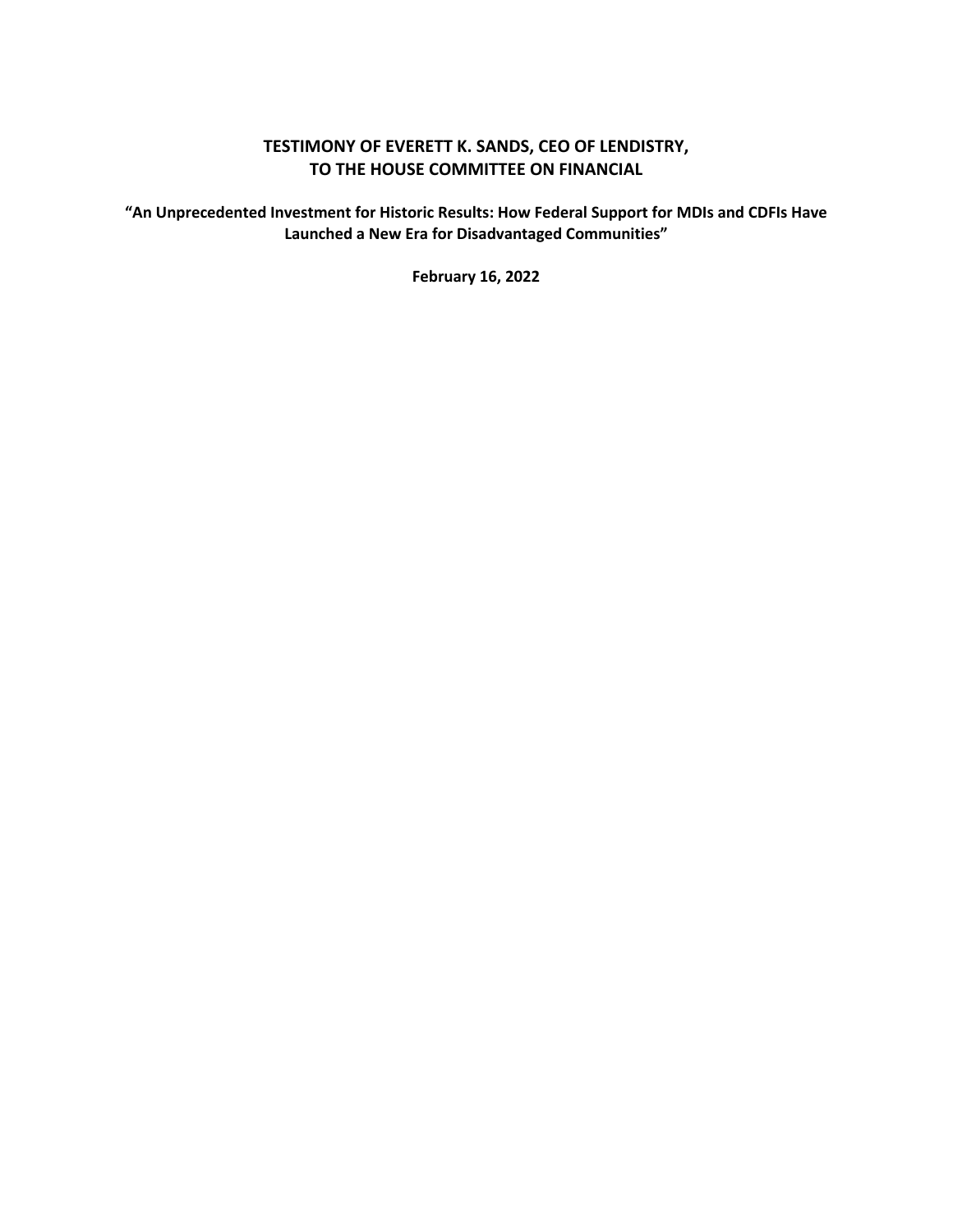#### **I. Introduction**

Committee Chairwoman Waters, Ranking Member McHenry, Vice Chair Auchincloss, Vice Ranking Member Wagner, and distinguished members of the Committee, thank you for calling this hearing to examine the critical role minority depository institutions (MDIs) and community development financial institutions (CDFIs) play in providing capital access to underserved and underbanked communities, and communities of color; and to explore additional steps that should be considered to enable Congress's significant work over the past 18 months in strengthening and empowering MDIs and CDFIs to achieve maximum potential.

My name is Everett K. Sands, and I have more than 20 years of experience in lending at Minority Depository Institutions, at one of the largest national banks, and at the only fintech Community Development Financial Institution, Lendistry. For the past six years, as founder and CEO of Lendistry, my focus has been on responsible lending to underserved small businesses, and particularly those owned by minorities, women, veterans, and people in rural areas.

Lendistry is a minority-led fintech CDFI and Community Development Entity (CDE), and a member of the Federal Home Loan Bank of San Francisco. Women and minorities comprise a significant majority of Lendistry's management team. Our proprietary technology and online application portal enable a faster and more widely accessible lending process for small business borrowers. As a CDFI, Lendistry is dedicated to providing economic opportunities and progressive growth for underserved urban and rural small business borrowers and their communities. The Center also offers business coaching, financial education, and technical assistance. Lendistry is a proud signatory of the Small Business Borrowers' Bill of Rights, guidelines set by The Responsible Business Lending Coalition.

I commend Congress for hearing and acting upon the learning, made clear by COVID's initial phase, that small and underserved businesses are far and away more successful in accessing capital from CDFIs and MDIs than from other sources. In response, Congress, with leadership from this committee and the Small Business Committee, took decisive action to allocate significantly more capital to CDFIs and MDIs, as detailed in the Hearing Memo. Thanks to your actions, a powerful freight train of capital access is supplied and on the move.

The urgent work that now remains for Congress is to enact a set of surgical repairs and enhancements to the track network, so that the freight train of capital access can move at the speeds that underserved and minority communities require. At stake in Congress finishing the job is nothing less than the opportunity to narrow the racial wealth gap. That's because when capital is available within communities on responsible terms, it naturally displaces predatory loans that disproportionately impact wealth, jobs and productive economic activity in communities of color. And because the economic model of predatory lending requires a high volume of loans, displacing even a moderate portion of the demand for predatory loans can be profoundly effective in making those businesses economically unattractive for their investors.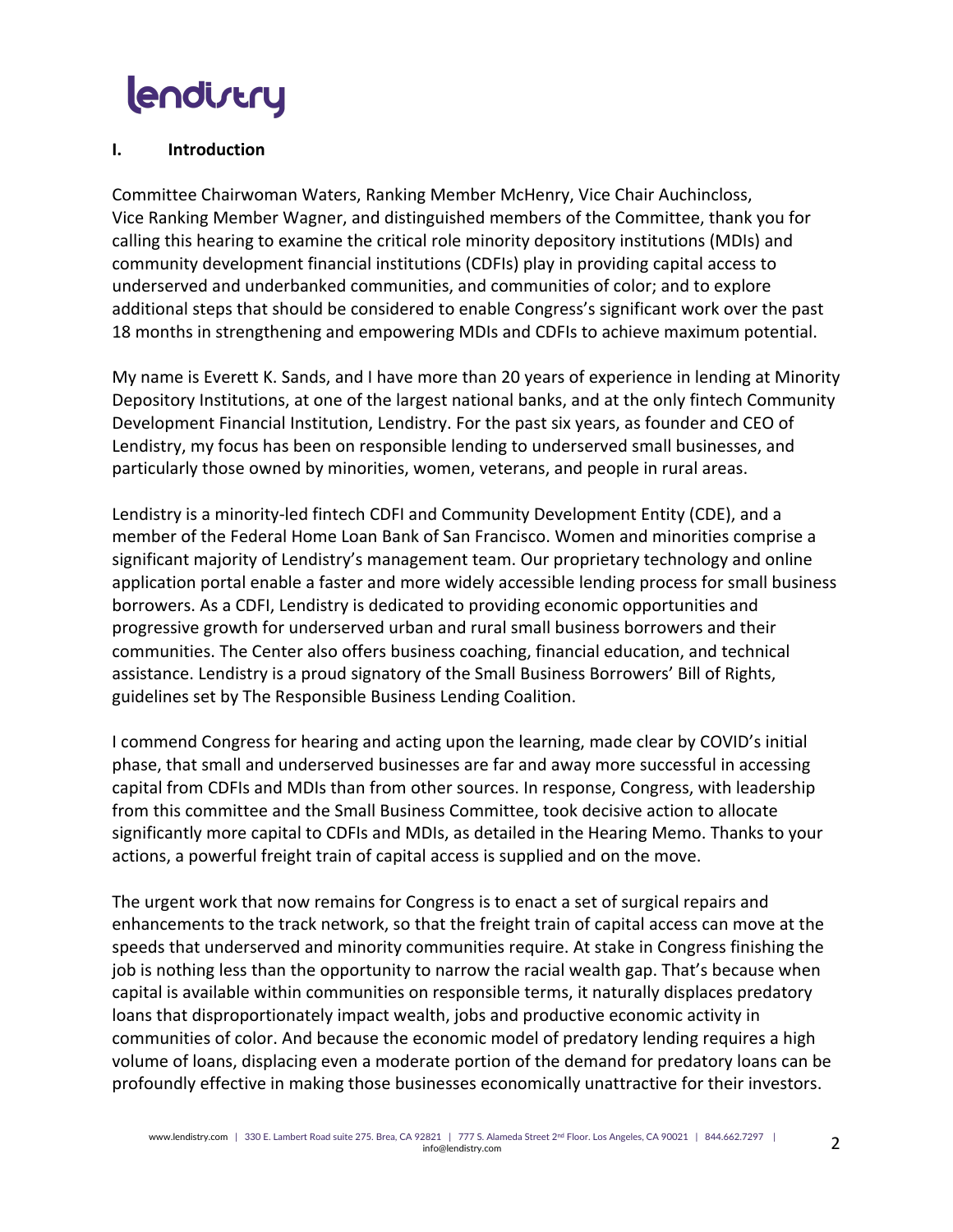To summarize the specific recommendations that I discuss in greater detail below:

- 1. *Permit the Federal Home Loan Bank (FHLB) to accept federally guaranteed small business loans as collateral from CDFIs*
- 2. *Require the FHLB to assign CDFIs the same credit ratings as banks and/or create a loan credit enhancement fund*
- 3. *Lower the CDFI Bond Guarantee from \$100 million to \$25 million*
- 4. *Exempt CDFIs from state licensing requirements*
- 5. *Allow CDFIs to access the Federal Reserve discount window*
- 6. *Develop a reporting system for Treasury capital deployment programs that are geared to Socially and Economically Disadvantaged Individuals*
- 7. *Create a federal office dedicated to supporting the efforts of MLIs*

#### **II. About Lendistry**

I have more than 20 years of experience in the banking and lending fields. Prior to starting Lendistry, I worked in both national and community banking. I have served as a Board Member and an Executive for two minority deposit institutions; as a sales team leader for a national bank on both the East and West coasts; as a member of committees focused on compliance, rate-risk, and commercial lending; and as a leader of credit and operations departments. I also currently serve as a Board Member of the University of Pennsylvania's Institute for Urban Research, and of Lendistry's nonprofit small business advisory and technical assistance affiliate, The Center for Strategic Economic Studies and Institutional Development ("The Center").

As a banker I typically served in a change agent capacity, being called in to turn around a unit of a bank, and as such, units I have led typically recorded annual growth rates of between 300% and 600%. I have closed more than \$10 billion in transactions. During my career, businesses I have led have been regulated by the Federal Deposit Insurance Corporation, Federal Housing Administration, Federal Housing Finance Agency, Federal Home Loan Bank of San Francisco, Office of Comptroller of Currency, Office of Thrift Supervision, Small Business Administration, Veterans Administration, and various state regulators.

Since launching in 2015, Lendistry has sought to use fintech—and partnerships with financial institutions, non-profits, and government organizations—to help solve the problem of disparities in access to capital, to open doors that were previously closed to small businesses owned by minorities, women, and veterans, businesses located in rural areas, or businesses whose financing needs to take the next step in their development are just too small for traditional banks.

As a hybrid of a fintech lender and community bank, and with roots in traditional banking as mentioned above, Lendistry combines the best of fintech—efficiency, scalability, and seamless user experience—with the best of traditional lending—low cost of acquisition, low cost of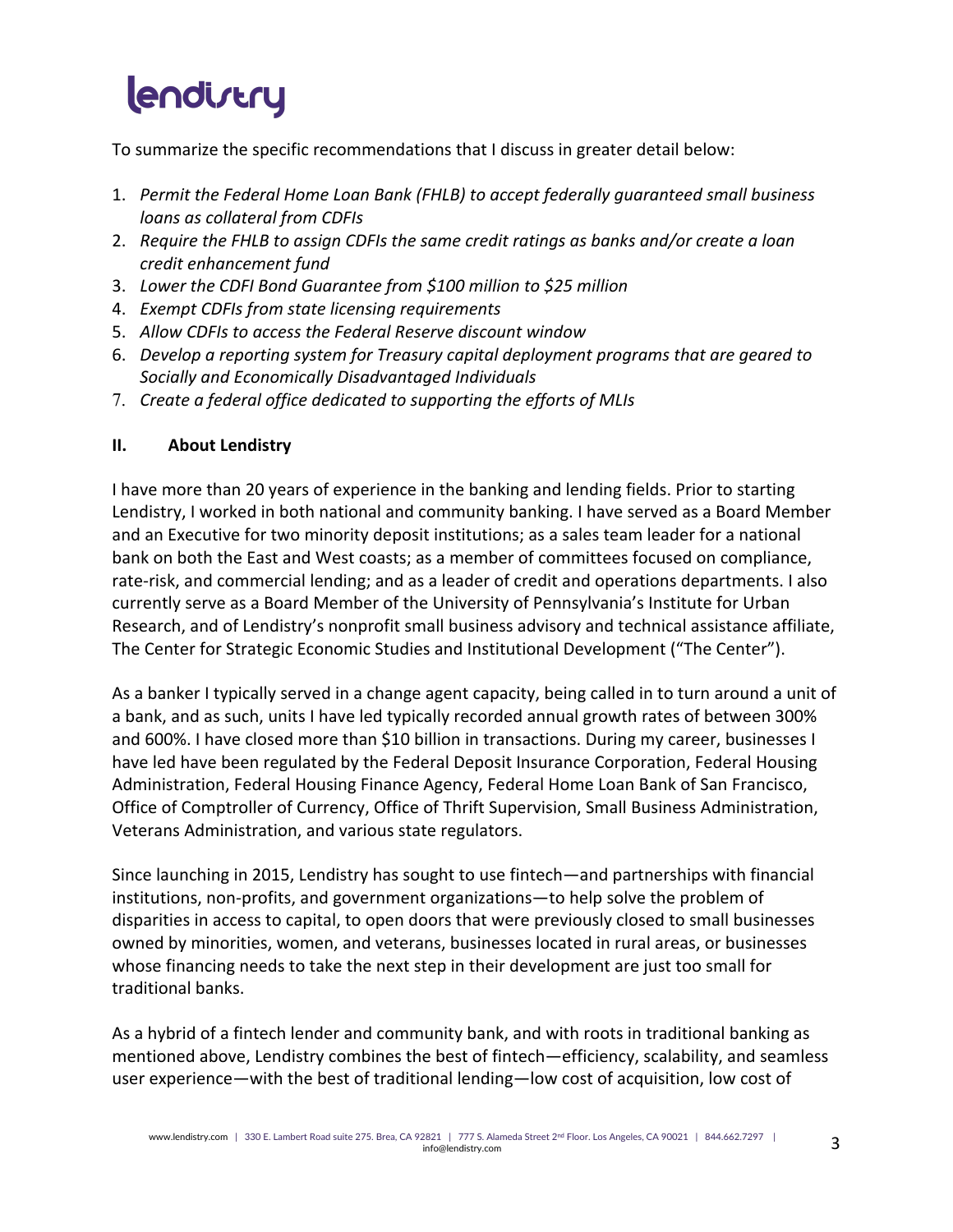funds, and strong risk management—and all with an unwavering commitment to responsible credit culture and expanding access to small business funding.

Today, Lendistry is one of the top SBA Community Advantage lenders, a pilot program spearheaded in 2011 to increase SBA-guaranteed loans to small businesses in underserved areas. Community Advantage loans range in size between \$50,000 and \$250,000, and are the only type of SBA loan in which Black and Latinx borrowers, combined, account for more than 10% of annual loan volume. More than 60% of Lendistry's outstanding principal loan balance is with minority and women-owned borrowers, more than 70% is to underserved small businesses, and 60% is with low- or moderate-income borrowers.

Lendistry also has a highly nuanced understanding of small business ecosystems. In 2020, Lendistry, Next Street Financial, Concerned Capital, and other local stakeholders, published a detailed examination of the current small business community and supporting ecosystem in Los Angeles County, with a focus on local businesses owned by people of color and the COVID-19 response and recovery.<sup>1</sup> Based on the learnings from that study, Lendistry's nonprofit affiliate last year launched the Los Angeles County Small Business Resiliency Program.<sup>2</sup>

Ecosystems and partnerships are fundamental to Lendistry's operating method and philosophy. Lendistry has partnerships in place with more than 100 organizations, including business associations, chambers of commerce, Community Development Financial Institutions, and mission-based organizations. These partners in turn have extensive networks, enabling Lendistry to reach underserved geographies and demographics, and provide services and support in more than 15 languages.

With our reach, technology, and operational and capital capacity, Lendistry has both the ability and interest to serve a much larger geographic footprint and broader market than we do today and fill the lending gaps left by mainstream finance for the benefit of small businesses, and particularly those owned by minorities, women, veterans, and those in rural areas.

### **II. Lendistry and COVID-19 Small Business Recovery Effort**

New business formation, and small businesses in general, are engines of job creation in economic recoveries. Small business ownership remains the most effective path available to minorities to narrow the racial wealth gap. Lendistry's focus on small and minority-owned businesses, and our ability to efficiently process high volumes of applications, have enabled us to make an impact during this period of urgent need.

<sup>1</sup> https://nextstreet.com/portfolio/la-county-small-business-ecosystem-assessment/

<sup>2</sup> https://www.newswire.com/news/the-center-by-lendistry-launches-small-business-resiliency-program-for-21410424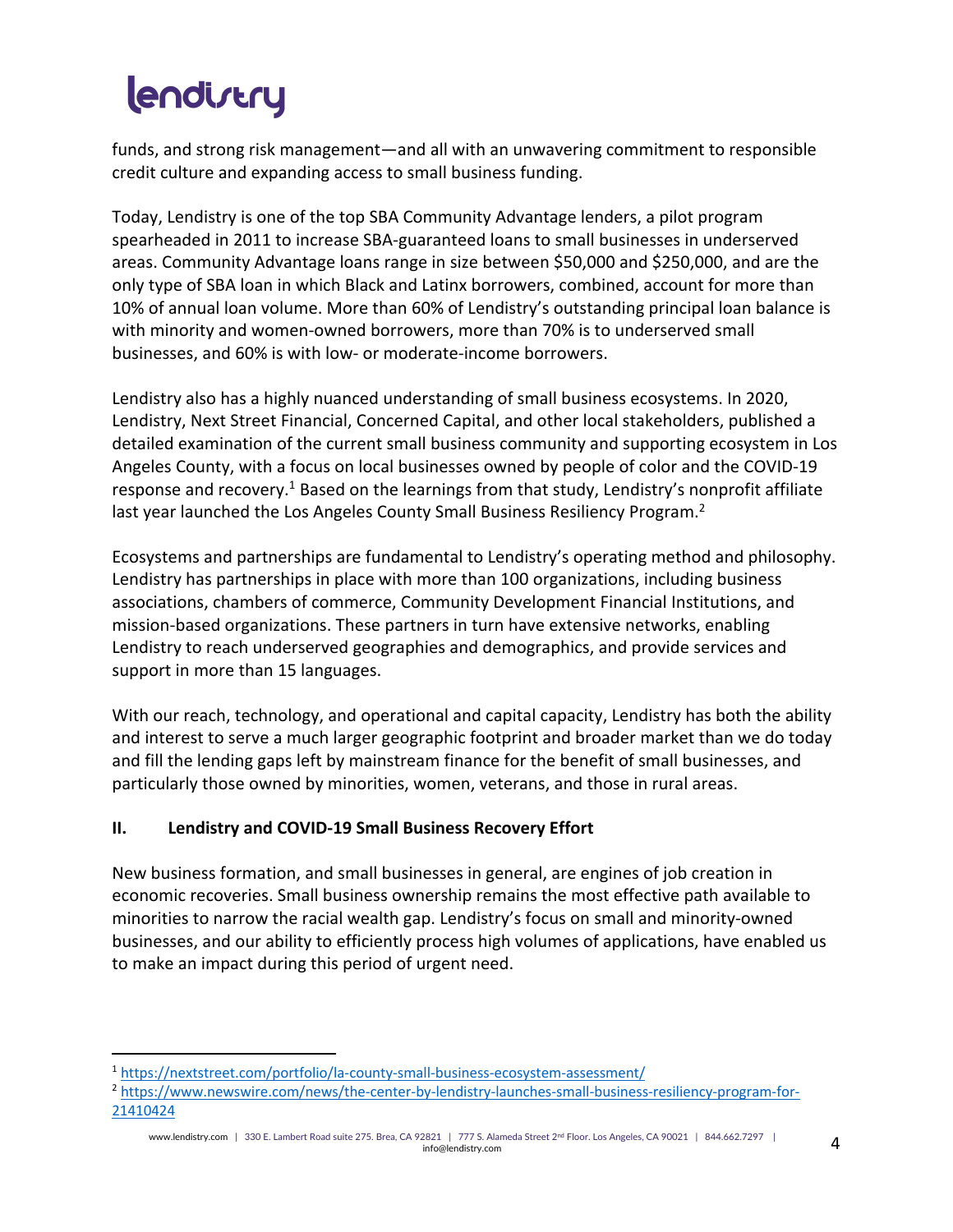Over the past 22 months, Lendistry has deployed approximately \$8.4 billion in government COVID relief grants and PPP loans to more than 570,000 small businesses, 94% of which employ fewer than 10 employees. We project that "capital deployed" figure to grow to more than \$10 billion by year-end. In addition to providing PPP loans nationwide, Lendistry has served as the administrator for COVID relief grant programs offered by the states of California, New York and Pennsylvania, as well as New York City.

#### **III. Bottlenecks in the Capital Access Landscape for Small Business Today, and Recommended Actions**

The capital access landscape many small businesses must traverse as they try to grow resembles a desert, where the lifeblood of responsibly-priced capital is scarce. Worse, it is a desert that is made almost impossibly steep, by the prevalence of predatory lenders that have filled a void left by two decades of bank consolidation. The small businesses that tend to be most affected by these arduous conditions are those owned by minorities, women, and veterans; those located in rural areas; and those which, regardless of their ownership demographics, have capital requirements that are simply too small to be profitably served by traditional banks, whose median asset size ballooned by more than 500% between 2000 and 2019. 3

All of the types of small businesses I just cited can be considered "underserved small businesses." Congress heard and acting upon the learning, made clear by COVID's initial phase, that small and underserved businesses are far and away more successful in accessing capital from CDFIs and MDIs than from other sources. In response, Congress, with leadership from this committee and the Small Business Committee, took decisive action to make significantly more capital available to CDFIs and MDIs.. Thanks to your actions, a powerful freight train of capital access is supplied and on the move.

However, a number of gaps and weaknesses combine to prevent the allocated capital from reaching its intended end-users quickly enough, with a large enough multiplier effect, and through enough distribution points.

The urgent work that now remains for Congress is to enact a handful of surgical repairs and enhancements to the track network, so that the freight train of capital access can move at the speeds that underserved and minority communities require.

<sup>&</sup>lt;sup>3</sup> Most banks simply are too large to efficiently make small loans. Twenty years of bank consolidation has cut the number of FDIC-chartered banks in the U.S. by 45%. According to FDIC data, there were 8,315 FDIC-insured banks in 2000, compared to 4,519 in 2019, with just 32 new FDIC-insured bank charters issued since 2010. As a result, the median asset size of remaining banks has grown by more than 500%, from \$751 million in 2000 to \$3.9 billion in 2019.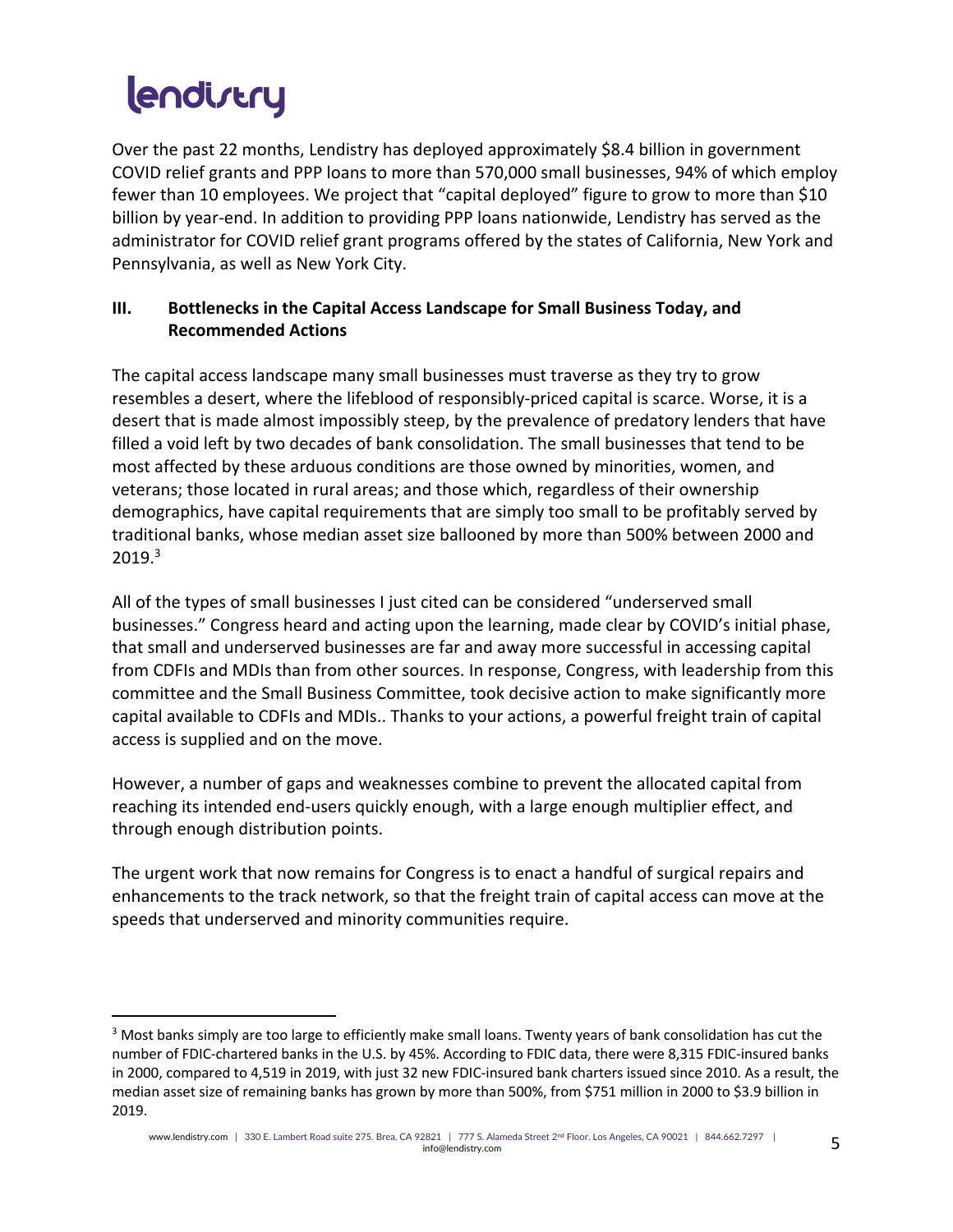Following are the most common and negatively impactful bottlenecks in the capital access landscape today, and proposals for actions to alleviate them:

1) Bottleneck: Regulations prevent federally guaranteed small business loan programs, like the Small Business Administration (SBA) and the State Small Business Credit Initiative (SSBCI), from reaching their full potential and making the much more significant impact they're capable of making.

Recommendation: The guarantees provided by SBA loans and by the newly reestablished SSBCI are a powerful feature that cry out to be paired with low-cost sources of funds. The Federal Home Loan Bank is a source of very low-cost capital, and it already funds small business loans made by banks. However, Federal Home Loan Banks do not currently allow CDFIs to pledge small business loans as collateral, even if they are substantially guaranteed by programs such as SBA and SSBCI. The opportunity cost for CDFIs resulting from this capital inefficiency is enormous, because when capital is used to fund loans backed by guarantees, the capital can be multiplied and recycled on a more than 5-to-1 basis – meaning \$1 million of capital can support about \$5 million in guaranteed loans – and that ratio grows far higher when assuming loan repayment.

It is clear that restrictions like the FHLBs' not only represent an enormous lost opportunity for CDFIs to gain access to low-cost capital, but also amount to a significant underutilization of the power of the SBA, SSBCI and similar programs offering guarantees. This gap is ripe for Congress to close, and Congressman's Torres's bill would be a positive step in that regard.

2) Bottleneck: Even though the FHLB does not experience defaults from member institutions, it assigns CDFIs a lower credit score than banks, which increases CDFIs' collateral requirements when borrowing from the FHLB and reduces their advance rates, as compared with banks. In other words, the FHLBs' policies for CDFIs prevents CDFIs from maximizing the impact that their capital can deliver.

Recommendation: Require the FHLBs to assign CDFIs the same credit rating as banks, and/or create a loan credit enhancement fund that can be drawn down to provide the incremental collateral associated with CDFI borrowing.

3) Bottleneck: High minimum borrowing thresholds for the CDFI Bond Guarantee program are out of step with the CDFI landscape, where the median asset size in 2020 for all categories of CDFIs was \$28.2 million, and for CDFI Loan Fund – which accounts for more than half of all CDFIs - was just \$9.5 million.<sup>4</sup> The effect is to severely limit the

<sup>4</sup> Community Development Financial Institutions Fund, 2020 Annual Certification Report, October 6, 2021, p. 33. https://www.cdfifund.gov/sites/cdfi/files/2021-10/ACR\_Public\_Report\_Final\_10062021\_508Compliant\_v2.pdf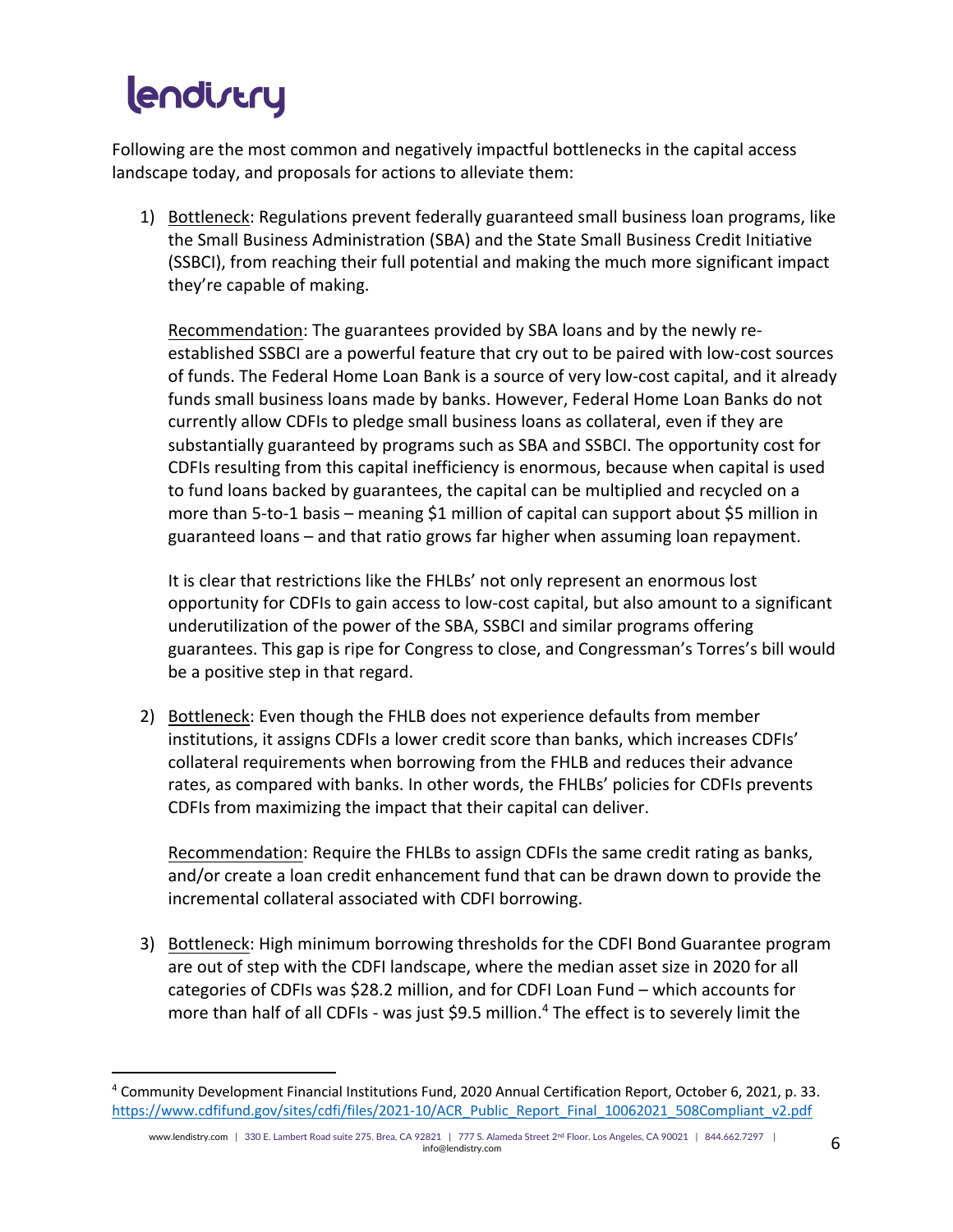number of CDFIs that can take advantage of the CDFI Bond Guarantee program, which in turn limits the availability of capital for the communities that CDFIs serve.

Recommendation: By lowering the CDFI Bond Guarantee from \$100 million to \$25 million, as proposed by Chairwoman Waters and Congressman Cleaver, smaller CDFIs will gain greater access to capital.

4) Bottleneck: The anachronistic state-by-state licensing requirement for CDFIs not only limits how quickly capital can be distributed but also how effective the CDFI designation can be as a force for displacing predatory lenders with responsible lenders.

Recommendation: CDFIs should be exempted from state-by-state licensing requirements, thereby bringing about three clear benefits: i) CDFIs can move much faster to deploy capital where it's needed, ii) CDFIs can more easily attain the risk management benefits of geographic diversification, and iii) many more lenders would be motivated to attain CDFI designation, which would have the effect of significantly increasing the supply of capital provided on responsible terms and, through market forces, make predatory lending businesses less economically viable.

5) Bottleneck: No contingency has been made to ensure that, the next time there is an acute crisis facing small businesses, CDFIs will have rapid access to capital to support the disproportionately minority-owned small businesses that do not have traditional banking relationships.

Recommendation: In order to respond with agility in the next crisis for small businesses, and especially for those that are underserved by traditional banks, CDFIs must have direct access to the Federal Reserve discount window, as proposed by Chairwoman Waters, rather than be dependent on other banks for capital. A further advantage of establishing Fed access for CDFIs would be that banks seeking to gain CRA credit would be incentivized to provide something else of value to CDFIs beyond capital, while allowing for flexibility and creativity in bank-CDFI relationships (e.g., one CDFI might want a partnership for customer acquisition to help keep costs down, another may want access to a technology, etc.).

6) Bottleneck: There does not currently exist a system for measuring and reporting on the progress of Treasury programs geared to Socially and Economically Disadvantaged Individuals (SEDIs) in deploying allocated capital to institutions in accordance with those programs' missions.

Recommendation: Treasury programs that are geared to SEDIs should have accountability to ensure that deployers of capital report their performance so that progress in fulfillment of their missions can be measured, with the expectation of annual performance improvement.